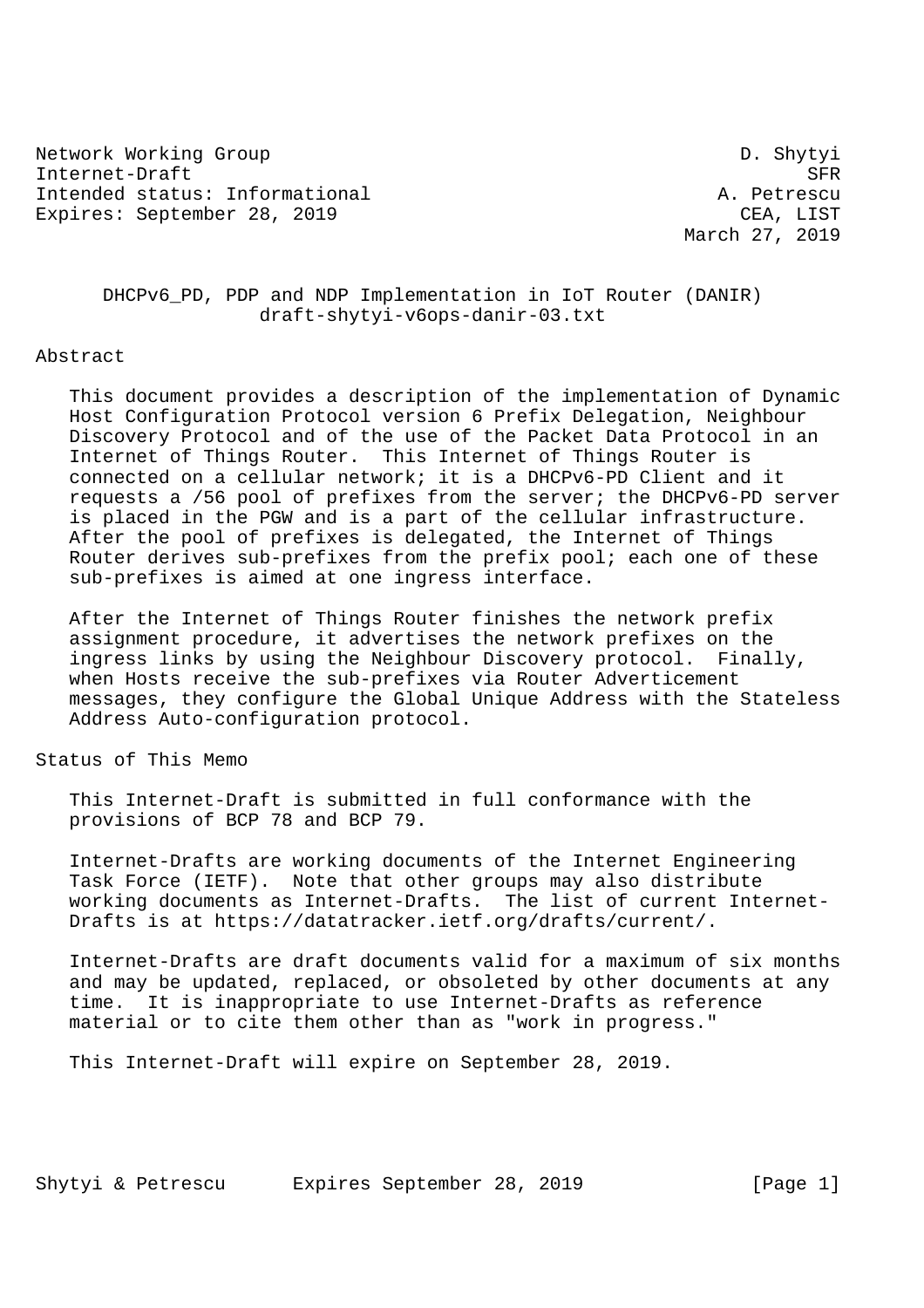Copyright Notice

 Copyright (c) 2019 IETF Trust and the persons identified as the document authors. All rights reserved.

 This document is subject to BCP 78 and the IETF Trust's Legal Provisions Relating to IETF Documents (https://trustee.ietf.org/license-info) in effect on the date of publication of this document. Please review these documents carefully, as they describe your rights and restrictions with respect to this document. Code Components extracted from this document must include Simplified BSD License text as described in Section 4.e of the Trust Legal Provisions and are provided without warranty as described in the Simplified BSD License.

Table of Contents

|                                                          | 2  |
|----------------------------------------------------------|----|
| 2.                                                       | 3  |
| $\overline{3}$ .                                         | 4  |
| 3.1.                                                     | 5  |
| 4.                                                       | 8  |
| 4.1. Solicitation of the network prefix pool             | 9  |
| The Packet Data Protocol<br>4.1.1.                       | 9  |
| 4.1.2. The Dynamic Host Configuration Protocol version 6 |    |
| with Prefix Delegation                                   | 9  |
|                                                          | 12 |
| Assignment of the network prefixes on the links<br>4.2.  | 12 |
| Advertisement of the network prefixes<br>4.3.            | 15 |
|                                                          | 16 |
|                                                          | 16 |
|                                                          | 16 |
|                                                          | 16 |
| 5 <sub>1</sub>                                           | 17 |
| б.                                                       | 17 |
| $7$ .                                                    | 17 |
| 8.                                                       | 17 |
| Authors' Addresses                                       | 18 |
|                                                          |    |

1. Introduction

 This document describes the implementation of the Dynamic Host Configuration Protocol vestion 6 with Prefix Delegation (DHCPv6\_PD), Neighbour Discovery Protocol (NDP) and usage of the Packet Data Protocol (PDP) in an Internet of Things (IoT) Router.

 The use of DHCPv6 Prefix Delegation in LTE networks is overviewed in [RFC6653]. It misses several important aspects.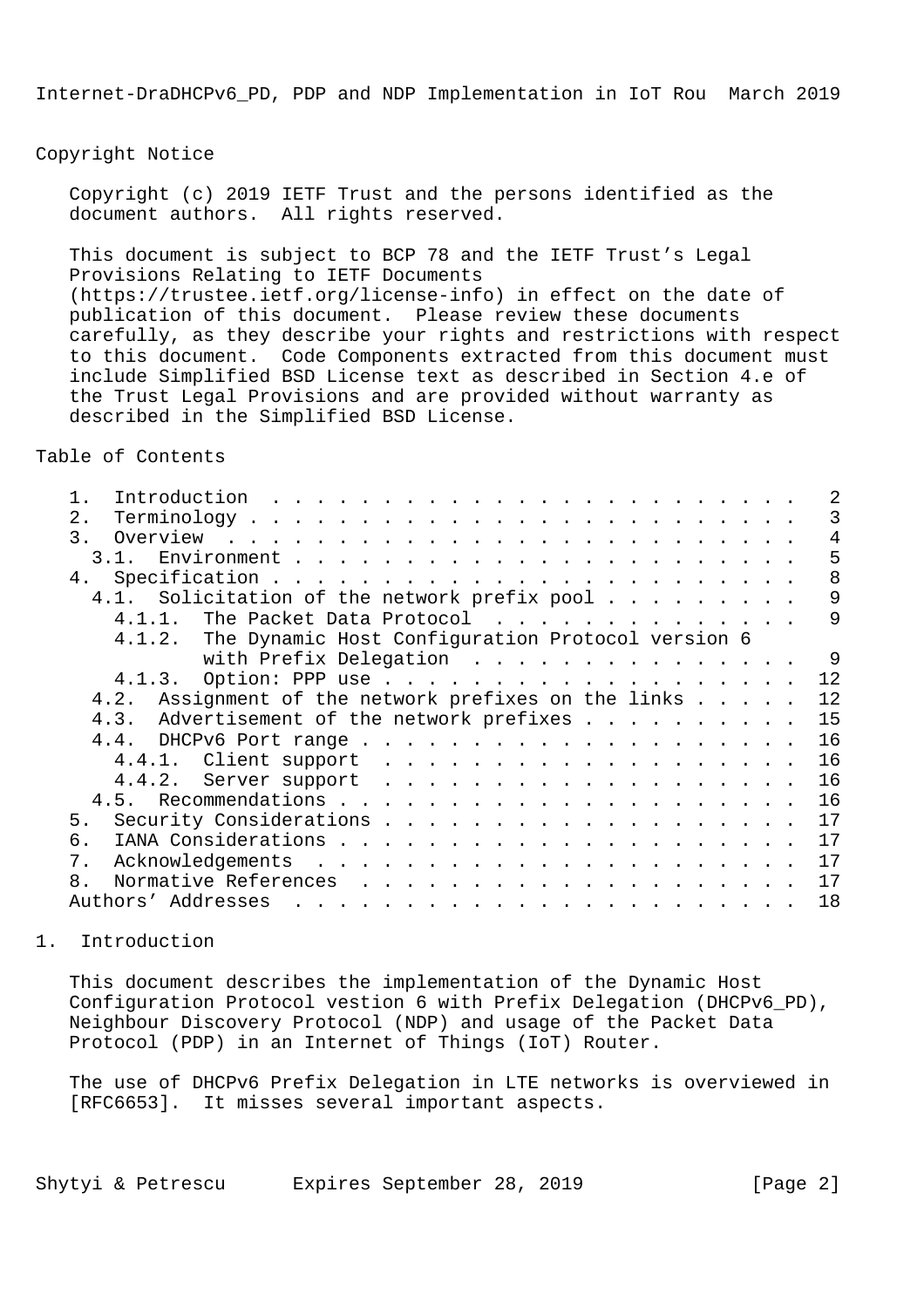The router MUST be a node that forwards IP version 6 packets not explicitly addressed to itself [RFC8200]. Thus, it has more than one link to perform the forwarding. With multiple links, the need of multiple global unique network prefixes (GUNPs) , assigned to those links, appears. To assign the GUNPs to the links, the Requesting IoT Router Solicits the pool of GUNPs.

 First, the Requesting IoT Router solicits the pool of the GUNP from the Delegating Router.

 After the pool is received, the Requesting IoT Router (1) derives GUNPs and (2) performs address autoconfiguration. During the autoconfiguration process the Requesting IoT Router assigns the GUNPs to the links. When the IoT Router finishes the GUNPs assignment procedure, it starts to advertise the GUNPs on the links with NDP [RFC4861]. Meanwhile, the Hosts that are connected to the Requesting IoT Router run the SLAAC mechanism to perform the GUA IP version 6 autoconfiguration.

# 2. Terminology

 The key words "MUST", "MUST NOT", "REQUIRED", "SHALL", "SHALL NOT", "SHOULD", "SHOULD NOT", "RECOMMENDED", "MAY", and "OPTIONAL" in this document are to be interpreted as described in RFC 2119 [RFC2119].

 Router - is a node, that performs forwarding. Router node is not a final destination of forwarded packets.

Delegating Router - is a node, DHCPv6 server, that chooses  $prefix(es)$  for delegation and advertises them to the Requesting Router [RFC3633].

 Requesting IoT Router - is a node that behaves as DHCPv6 client. It requests the network prefix(es) and assigns network prefix(es) to the interfaces [RFC6653].

Host - is a node that is not a router.

Link - is an entity that enables link layer communication of nodes.

Interface - node connection to the link.

 Link-local address - is an address with usage that is limited by a link.

 Global Unique Address (GUA) - is an address that is globally available and globally unique.

Shytyi & Petrescu Expires September 28, 2019 [Page 3]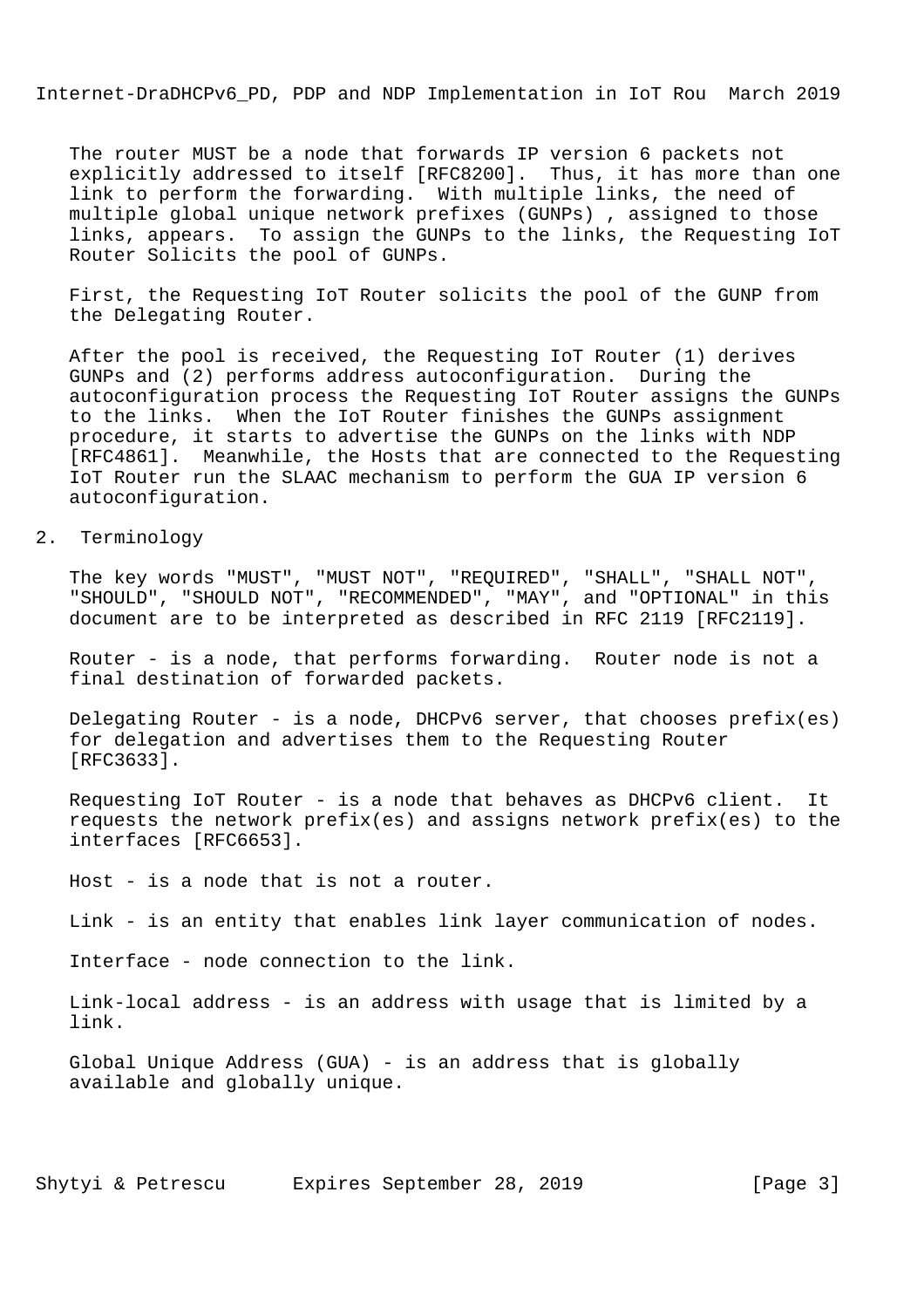# 3. Overview

 This section provides an overview of the actions performed on the Delegating Router, Requesting IoT Router and host to perform address assignment on the interfaces with different GUNP. The process of IP version 6 address assignment starts with advertising of the GUNP pool from the Delegating Router to the Requesting IoT Router. To perform such a solicitation, the Requesting IoT Router runs the DHCPv6\_PD.



 (In the above figure the scenario with 3 hosts connected to the Requesting IoT router is presented. Normally there are no number limitations of connected hosts.)

 When the DHCPv6 message exchange is performed, the Requesting IoT Router receives the pool of IPv6 GUNPs. After the pool of GUNPs is received, the Requesting IoT Router performs the autoconfiguration.

Shytyi & Petrescu Expires September 28, 2019 [Page 4]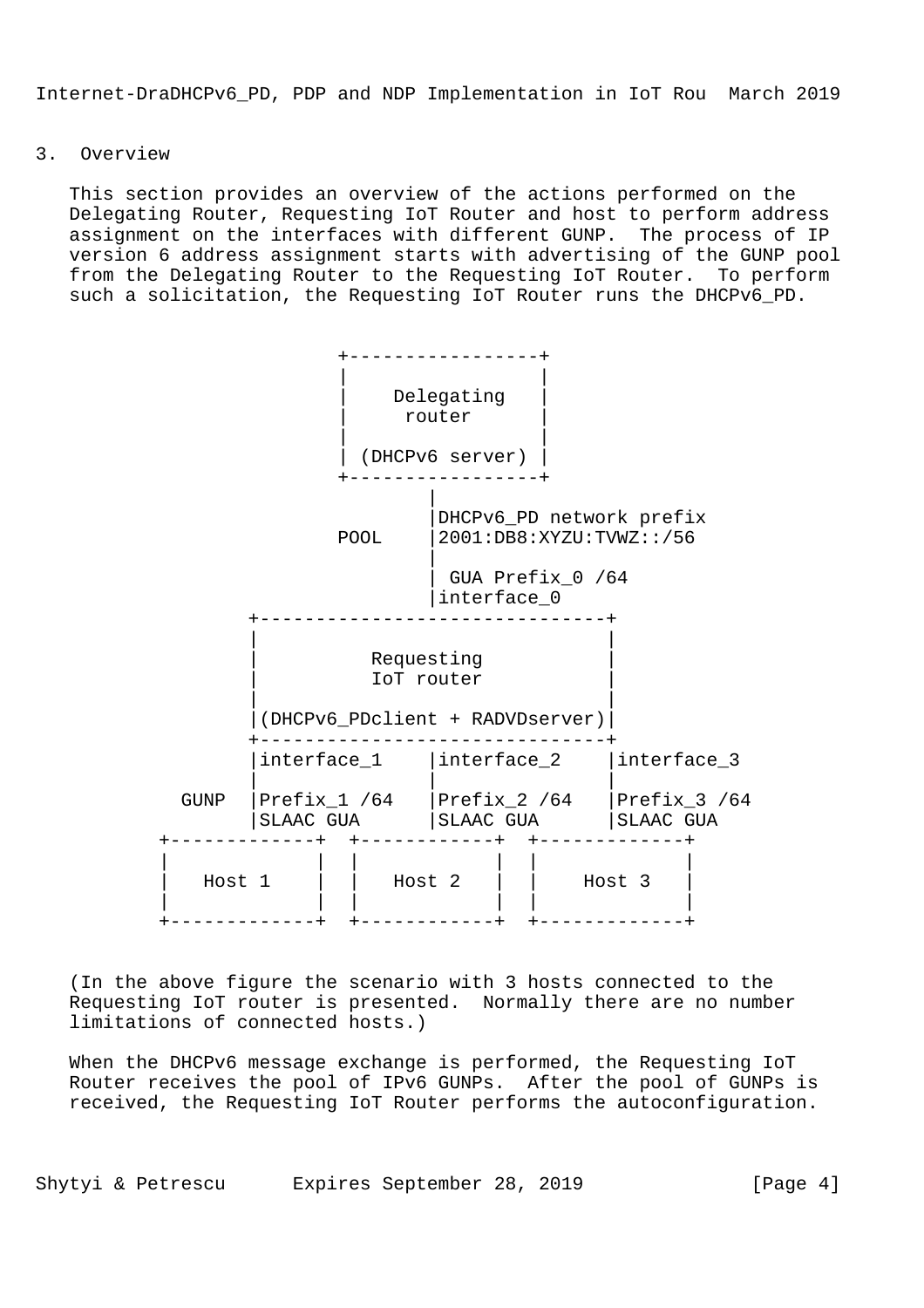Precisely, when the Requesting IoT Router's interface is attached on the link, the Requesting IoT Router assigns to this link the GUNP taken from GUNP pool. The Requesting IoT Router performs the GUNP assignment procedure for multiple links over the interfaces. Finally, this mechanism offers the automated assignment of GUNPs to the links. At the moment of autoconfiguration, the Requesting IoT Router's interfaces are already assigned with link local addresses.

 The next step of the autoconfiguration phase SHOULD be performed using the Neighbor Discovery protocol. The latter advertises the network's configuration on the links with different interfaces thus with different GUNPs. To perform the GUNPs advertisement, the Requesting IoT ROuter sends the "Router Advertisement Messages" via its interfaces. The Router Avertisement Messages carry the GUNPs that are further used by the stateless autoconfiguration mechanism (SLAAC). There exists an open source implementation of Neighbor Discovery protocol - RADVD sever. With RADVD it is possible to configure hosts interfaces connected to the router's interfaces in automatic manner. It MAY be possible thanks to the fact that hosts run the SLAAC.

 The IP version 6 stateless autoconfiguration mechanism enables hosts to perform the address autoconfiguration. The SLAAC mechanism SHOULD be used when it is enough to have random unique IP version 6 addresses [RFC4862]. The length of the IP version 6 address is N bytes. The first part of the address (128-N bits) consists of the GUNP information associated with a link. The network prefix is advertised by the IoT Router on the link. The second part of the address (8 bytes) consists of interface identifier on the link. The interface identifier SHOULD be generated locally and randomly.

| $128 - N$ bits | N bits               |
|----------------|----------------------|
| link prefix    | interface identifier |

 (In the above figure, an IP version 6 address scheme is presented [RFC4862].)

### 3.1. Environment

 This section describes the location of the Delegating Router and the Requesting IoT Router in the cellular provider's infrastructure model. The model is not a real cellular provider infrastructure.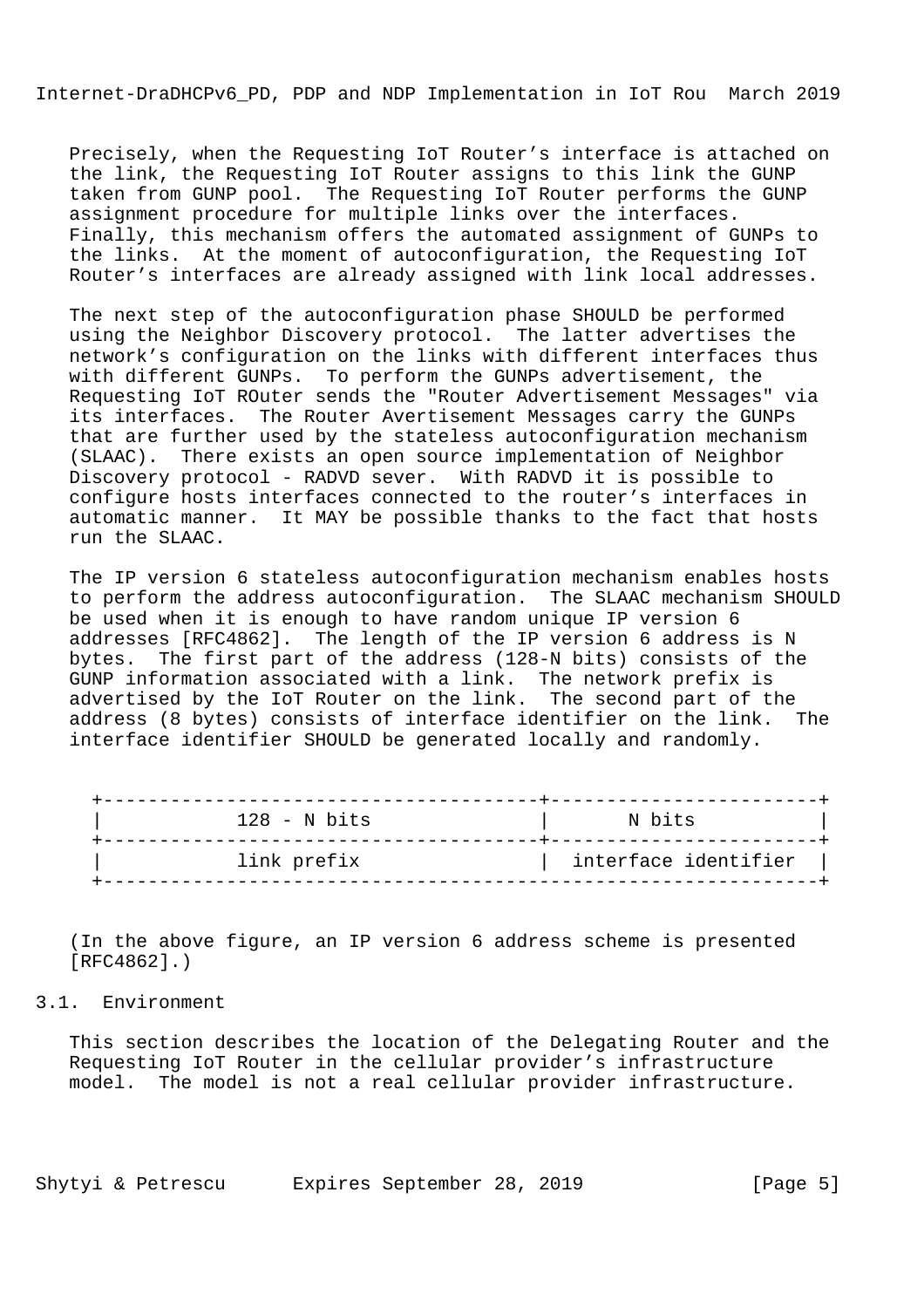After the DHCPv6 packet leaves the cellular interface of the IoT Requesting Router via wireless OFDMA link, it reaches the element of the access network which connects to the user equipment (UEs) eNodeB station.

 Further, the packet MAY be transmitted to the Serving Gateway (SGW), as all the user's IP packets. SGW is used to enable the UE movement between eNodeBs. When the UE moves between eNodeBs, the SGW keeps information about the bearers.

 The final destination of the DHCPv6 packet is the Packet Data Network Gateway, that is responsible for IP address allocation for the UE and for filtering of down-link user's IP packets into the different QoS based bearers.

 The model of the infrastructure described in this this section is a simplified example. Real infrastructure construction could contain multiple SGW and eNodeBs and network equipment (that is not described in the current example) with respect of existing standards [RFC6459].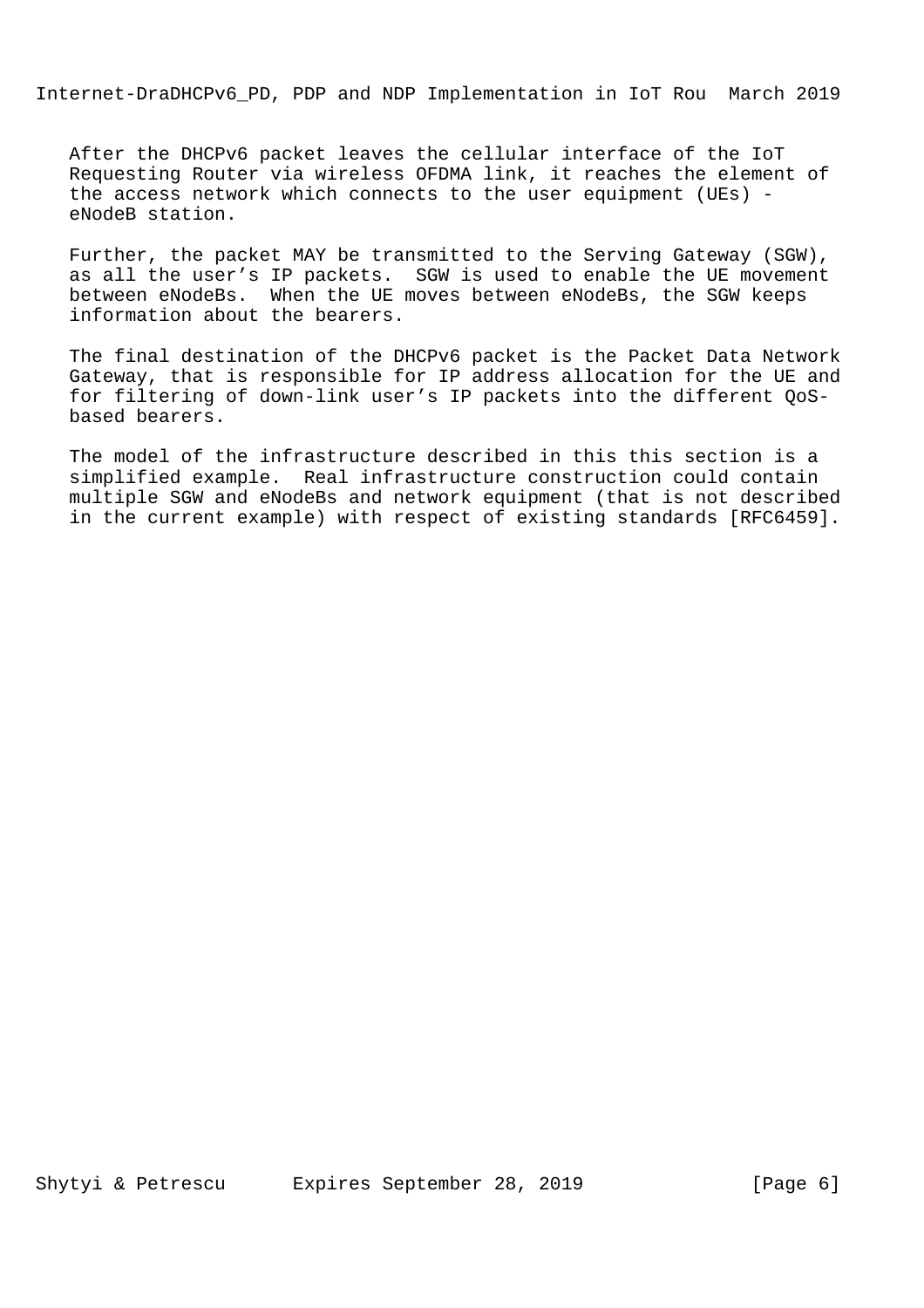

 (The above figure descibes the model of the path followed by a DHCPv6 packet from IoT requesting router to the Delegating PGW router. The model is not a real infrastructure.)

 Additional experiments with using of USB dongle were performed. The following figure illustrates the successful DHCPv6-PD test on Orange with dongle. It uses a Huawei E392 USB dongle on laptop (and not the Sierra Wireless mangOH Red).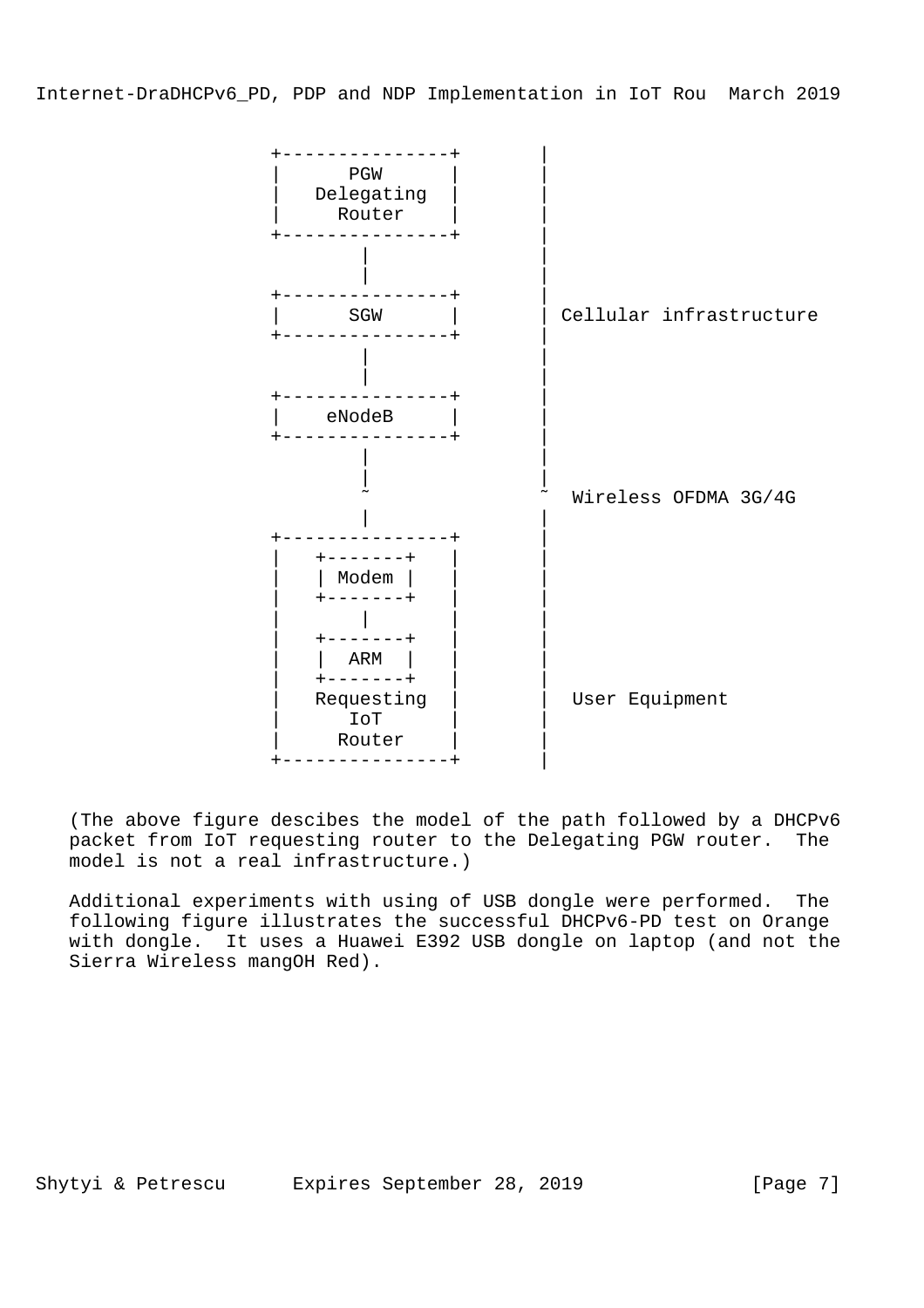

4. Specification

 This section presents the process that starts with delegation of Network Prefix pool 2001:DB8:XXXX:XX::/56 from the Delegation Router and finishes with the configuration of IPv6 prefixes on the hosts interfaces. Each Requesting IoT router's interface acts on a unique link. The Host's interfaces, connected to the Requesting IoT router, acts on the same unique links as the Requesting IoT router's interfaces.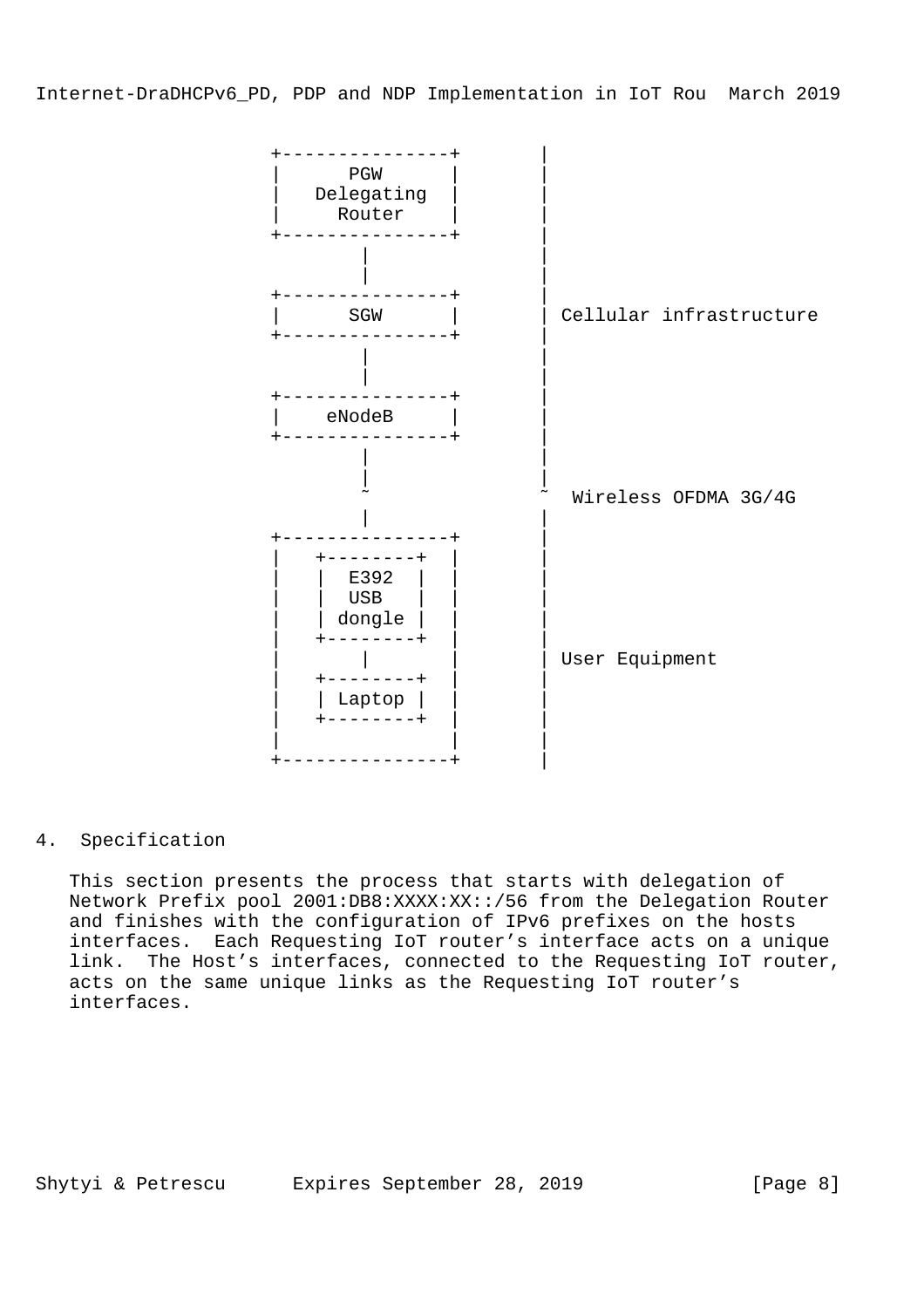4.1. Solicitation of the network prefix pool

4.1.1. The Packet Data Protocol

 This section describes how the Requesting IoT Router obtains the GUA address on the Recipient Interface (RI) (OFDMA interface, 3GPP interface). The message "Activate PDP context Accept" is useful for forming the Globally Unique Address on the RI.

 The Packet Data Protocol [ETSI102361] contains the following types of DLL (Data Link Layer) bearer service data transmissions: unconfirmed data transmission; confirmed data (data transmission; response transmission.) The Packet Data Protocol contains the following types of layer 3 bearer service data transmissions: Internet Protocol; Short Data. These layer 3 bearer services are built on the top of DLL services.

| ARM | Modem | eNodeB | SGW | PGW |
|-----|-------|--------|-----|-----|
|     |       |        |     |     |
|     | PDP   |        | PDP |     |
|     |       |        |     |     |
|     |       |        |     |     |
|     |       |        |     |     |
|     |       |        |     |     |
|     |       |        |     |     |

4.1.2. The Dynamic Host Configuration Protocol version 6 with Prefix Delegation

 To perform the pool solicitation, the Prefix Delegation options of the Dynamic Host Configuration Protocol version 6 (DHCPv6) are used [I-D.ietf-dhc-rfc3315bis].

 The Requesting IoT Router sends the DHCPv6 "Solicit" packet to the Delegating Router via the wireless link. The DHCPv6 "Solicit" packet consists of Client Identifier, Transaction ID, Elapsed time and Identity Association for Prefix Delegation (IA\_PD) options. The initial "Solicit" packet triggers the 4 message exchange, that finishes with the reception of the GUNPs pool by the Requesting IoT Router.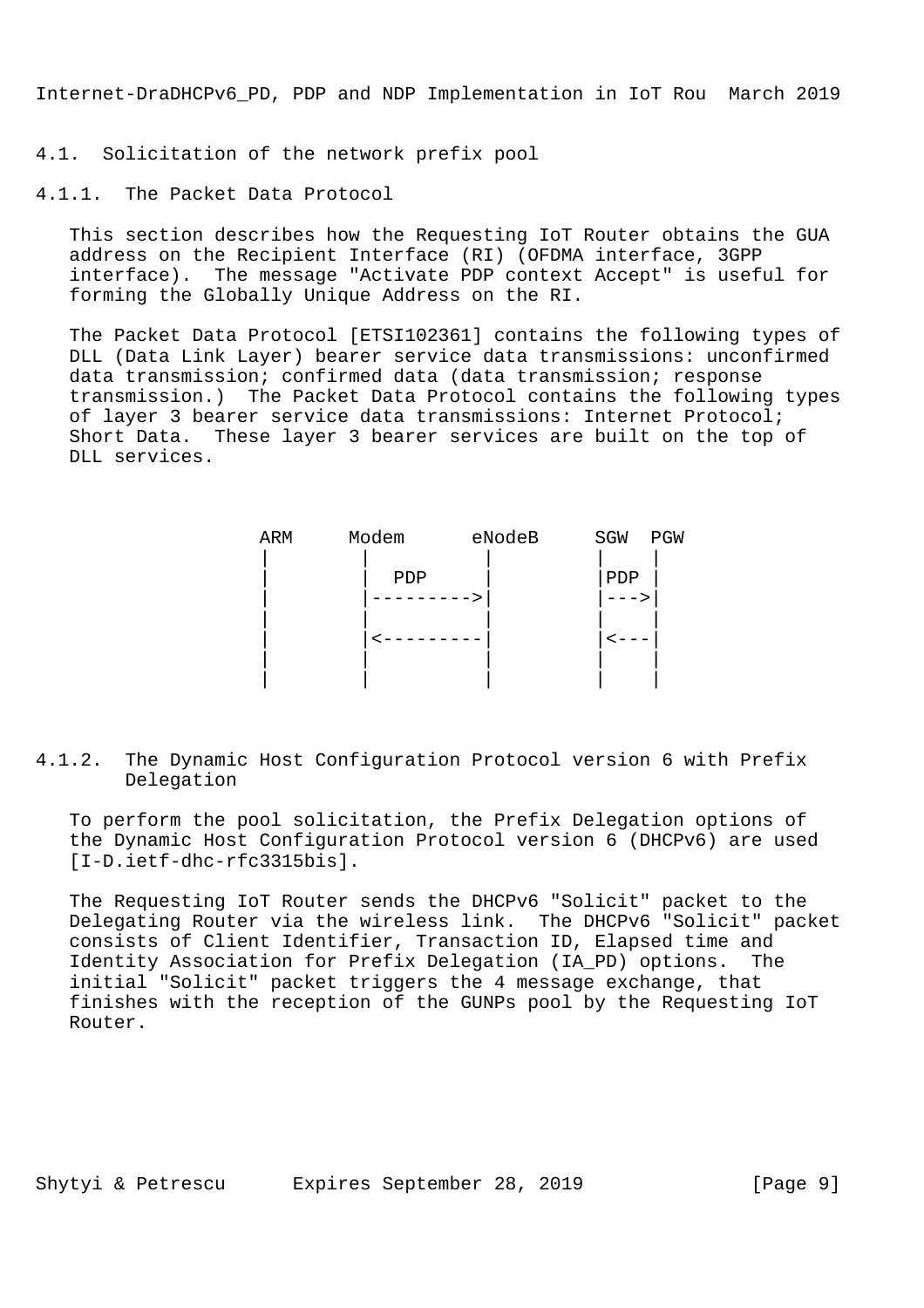

 (In the above figure the full DHCPv6 message exchange mechanism between the ARM part of UE and PGW is presented.)

 The IA\_PD option consists of the Identity Association (IA) - group identifier [RFC3633], parameters (IA id, times to extend the lifetimes of prefixes and prefixes allocated to the IA). The full description of the IA\_PD option is presented in the RFC3633 [RFC3633].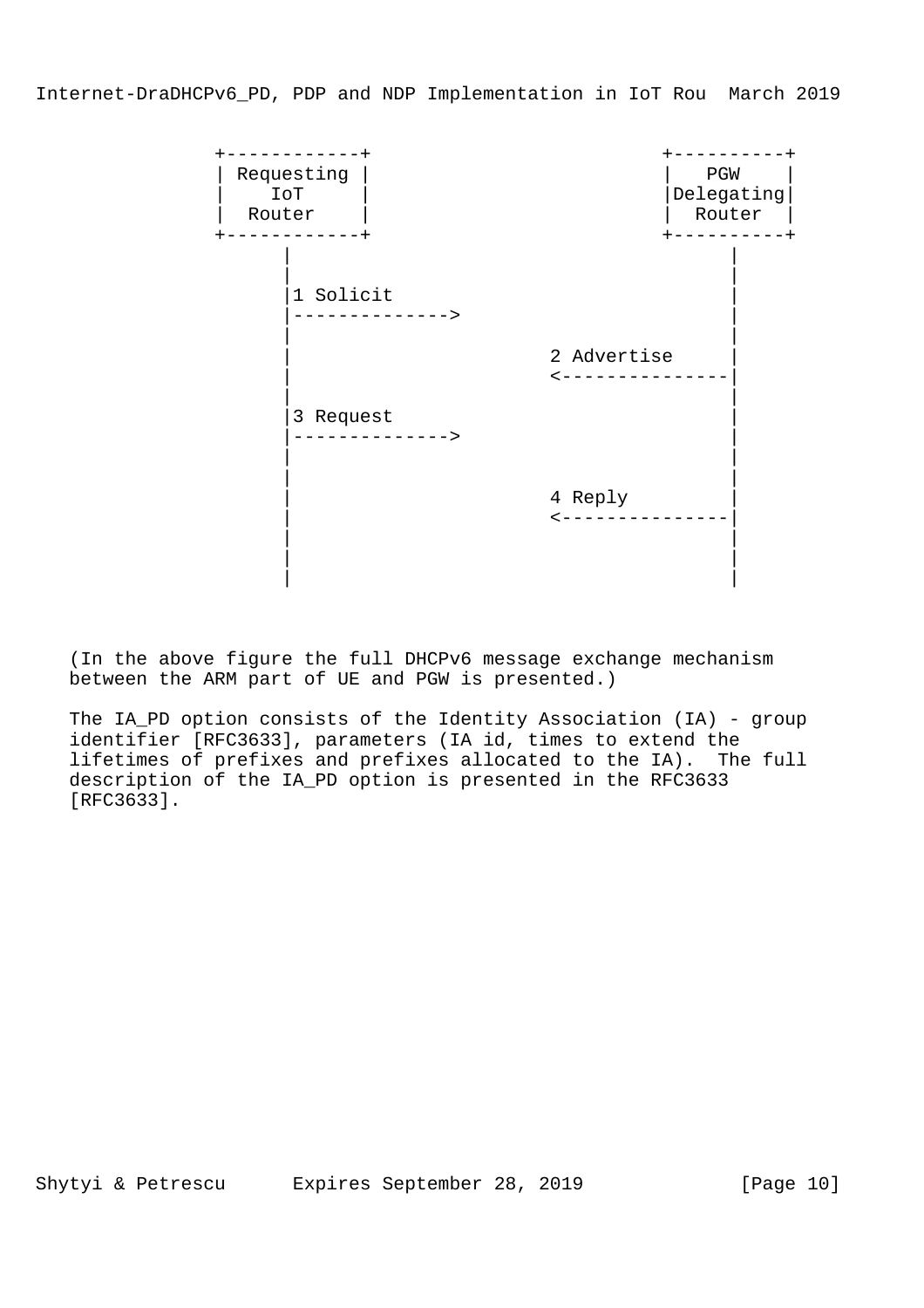$0$  1 2 3 0 1 2 3 4 5 6 7 8 9 0 1 2 3 4 5 6 7 8 9 0 1 2 3 4 5 6 7 8 9 0 1 +-+-+-+-+-+-+-+-+-+-+-+-+-+-+-+-+-+-+-+-+-+-+-+-+-+-+-+-+-+-+-+-+ OPTION IA PD | option-length +-+-+-+-+-+-+-+-+-+-+-+-+-+-+-+-+-+-+-+-+-+-+-+-+-+-+-+-+-+-+-+-+ | IAID (4 octets) | +-+-+-+-+-+-+-+-+-+-+-+-+-+-+-+-+-+-+-+-+-+-+-+-+-+-+-+-+-+-+-+-+  $\mathbb{T}^{1}$  and  $\mathbb{T}^{1}$  and  $\mathbb{T}^{1}$  and  $\mathbb{T}^{1}$  and  $\mathbb{T}^{1}$  and  $\mathbb{T}^{1}$  and  $\mathbb{T}^{1}$  and  $\mathbb{T}^{1}$  and  $\mathbb{T}^{1}$  and  $\mathbb{T}^{1}$  and  $\mathbb{T}^{1}$  and  $\mathbb{T}^{1}$  and  $\mathbb{T}^{1}$  and  $\mathbb{T}^{1}$  and  $\mathbb{T}^{1}$  +-+-+-+-+-+-+-+-+-+-+-+-+-+-+-+-+-+-+-+-+-+-+-+-+-+-+-+-+-+-+-+-+  $\boxed{\phantom{a}72}$  +-+-+-+-+-+-+-+-+-+-+-+-+-+-+-+-+-+-+-+-+-+-+-+-+-+-+-+-+-+-+-+-+ . The contract of the contract of the contract of the contract of the contract of the contract of the contract of the contract of the contract of the contract of the contract of the contract of the contract of the contrac IA PD-options . The contract of the contract of the contract of the contract of the contract of the contract of the contract of the contract of the contract of the contract of the contract of the contract of the contract of the contrac +-+-+-+-+-+-+-+-+-+-+-+-+-+-+-+-+-+-+-+-+-+-+-+-+-+-+-+-+-+-+-+-+

(in the above figure the DHCPv6 IA\_PD option format [RFC3633].)

 The IA\_PD-options field carries the IA\_PD Prefix Option. The IA\_PD Prefix Option carries the recommended preferred/valid life time and IPv6 prefix with prefix length. The additional fields allocated for the options for the advertised GUNP [RFC3633].

 $0$  1 2 3 0 1 2 3 4 5 6 7 8 9 0 1 2 3 4 5 6 7 8 9 0 1 2 3 4 5 6 7 8 9 0 1 +-+-+-+-+-+-+-+-+-+-+-+-+-+-+-+-+-+-+-+-+-+-+-+-+-+-+-+-+-+-+-+-+ OPTION\_IAPREFIX | option-length +-+-+-+-+-+-+-+-+-+-+-+-+-+-+-+-+-+-+-+-+-+-+-+-+-+-+-+-+-+-+-+-+ | preferred-lifetime | +-+-+-+-+-+-+-+-+-+-+-+-+-+-+-+-+-+-+-+-+-+-+-+-+-+-+-+-+-+-+-+-+ valid-lifetime +-+-+-+-+-+-+-+-+-+-+-+-+-+-+-+-+-+-+-+-+-+-+-+-+-+-+-+-+-+-+-+-+ | prefix-length | | +-+-+-+-+-+-+-+-+ IPv6 prefix | (16 octets) | | | | | | | +-+-+-+-+-+-+-+-+-+-+-+-+-+-+-+-+-+-+-+-+-+-+-+-+  $\mathcal{L} = \left\{ \begin{array}{ccc} 1 & \mathcal{L}_1 & \mathcal{L}_2 & \mathcal{L}_3 & \mathcal{L}_4 & \mathcal{L}_5 & \mathcal{L}_6 & \mathcal{L}_7 & \mathcal{L}_8 & \mathcal{L}_8 & \mathcal{L}_9 & \mathcal{L}_9 & \mathcal{L}_9 & \mathcal{L}_9 & \mathcal{L}_9 & \mathcal{L}_9 & \mathcal{L}_9 & \mathcal{L}_9 & \mathcal{L}_9 & \mathcal{L}_9 & \mathcal{L}_9 & \mathcal{L}_9 & \mathcal{L}_9 & \mathcal{L}_9 & \mathcal{L}_9 & \mathcal{L}_9$  +-+-+-+-+-+-+-+-+ . . IAprefix-options . . The contract of the contract of the contract of the contract of the contract of the contract of the contract of the contract of the contract of the contract of the contract of the contract of the contract of the contrac +-+-+-+-+-+-+-+-+-+-+-+-+-+-+-+-+-+-+-+-+-+-+-+-+-+-+-+-+-+-+-+-+

Shytyi & Petrescu Expires September 28, 2019 [Page 11]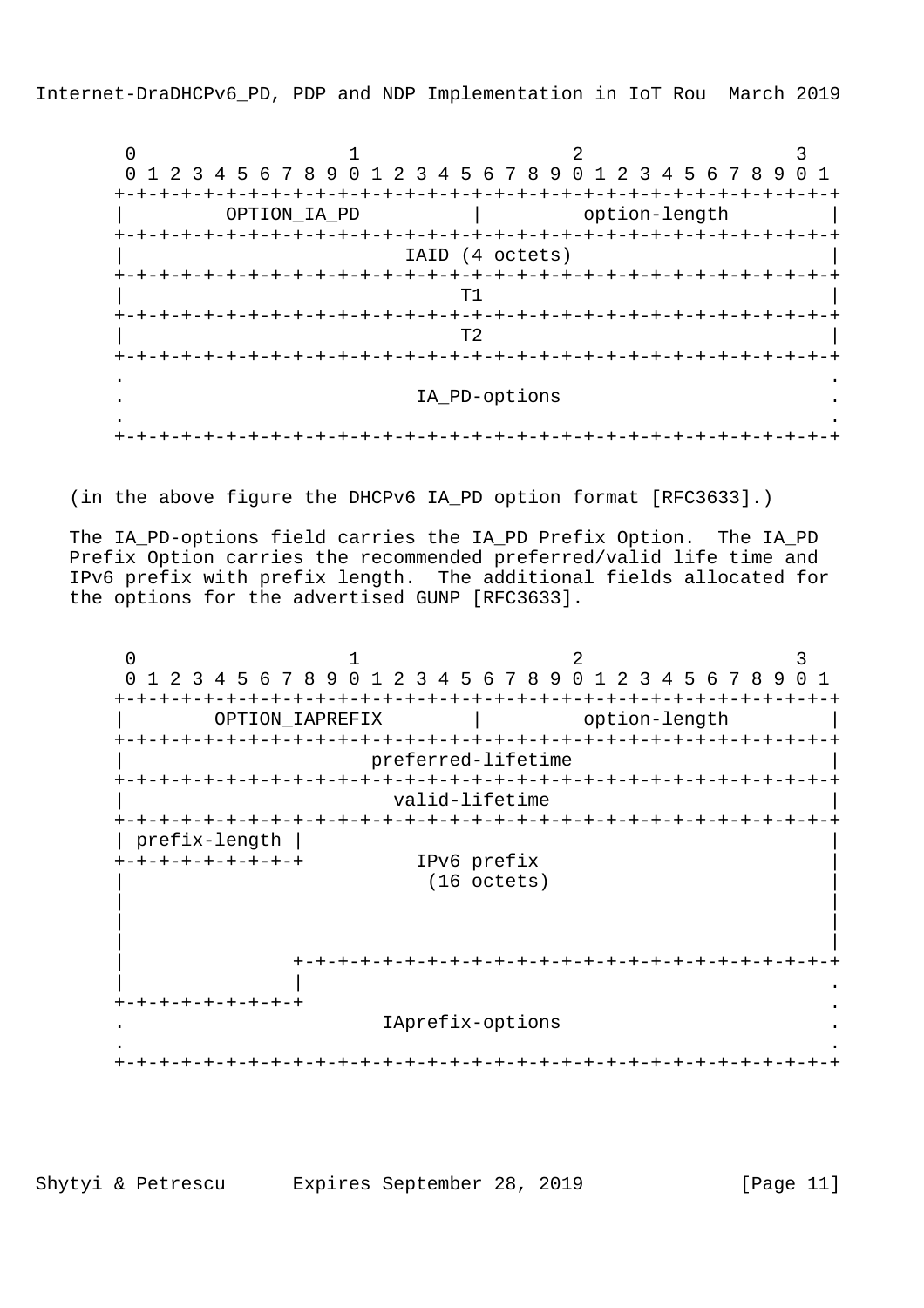(in the above figure the DHCPv6 IA\_PD Prefix option format is presented [RFC3633].

 The PGW (Delegating Router) advertises, through the usage of a DHCPv6 packet, an IPv6 pool 2001:DB8::/56 to the Requesting IoT Router. The packet SHOULD be sent from the cellular infrastructure to the Requesting IoT Router, via the wireless link. The full message exchange consists of: Solicit, Advertise, Request and Reply messages.

 The "Request", "Reply" messages are used to add/remove/update the assigned prefixes to IA\_PDs.

 The Hop Limit of packets that contain the DHCPv6 data MUST be 255 to satisfy the properties of the cellular infrastructure. To reach the PGW from the UE the DHCPv6 packets are encapsulated by SGW into UDP/ IPv4 packets; this encapsulation is for the GTP-U tunnel. The corresponding decapsulation mechanism decreases the Hop Limit; when the Hop Limit reaches value 0 the packet is discarded; to avoid this situation it is required to put the Hop Limit value of the DHCPv6 Solicit equal to 255.

## 4.1.3. Option: PPP use

 It is possible to use IPv6-over-PPP protocol [RFC1661], with LCP, between the ARM and the modem. This protocol helps with forming an IPv6 link-local address on the IoT Router's RI.

| ARM     | Modem | eNodeB | SGW | PGW |
|---------|-------|--------|-----|-----|
|         |       |        |     |     |
|         |       |        |     |     |
| PPP LCP |       |        |     |     |
|         |       |        |     |     |
|         |       |        |     |     |
|         |       |        |     |     |
|         |       |        |     |     |

4.2. Assignment of the network prefixes on the links

 The receipt of the IA\_PD Prefix option triggers the GUA autoconfiguration on the Requesting IoT Router's interfaces. The Recipient Interface (RI) receives a message with the IA\_PD prefix option and does not perform the autoconfiguration on the current stage.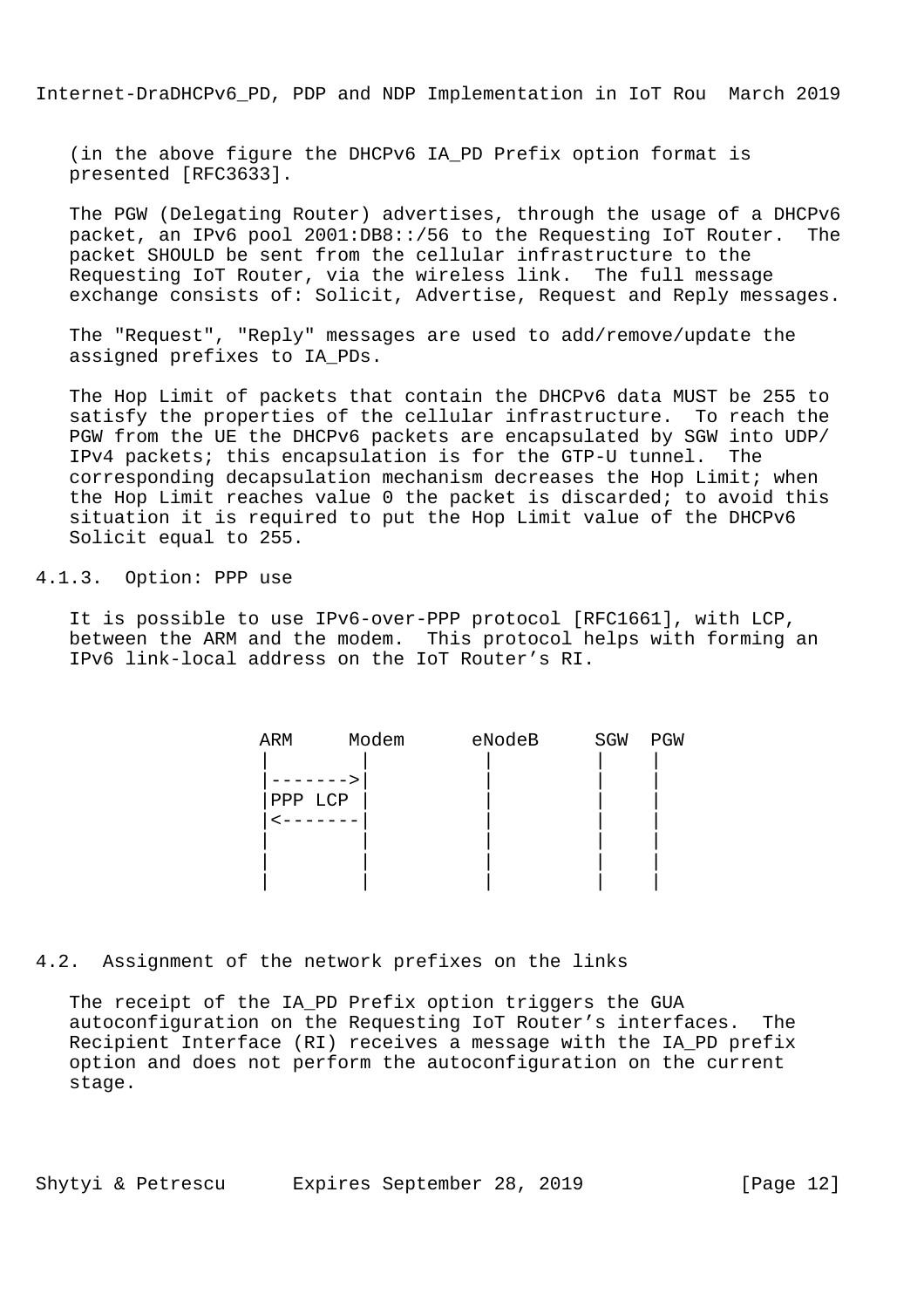All interfaces, except RI, now follow the GUA autoconfiguration procedure. The number of interfaces that should follow the procedure could be specified in the configuration file of the Requesting IoT Router.

 The GUA interface autoconfiguration procedure in the Requesting IoT Router is done by assigning the network addresses from different GUNPs to the links. The assignment of network addresses is performed using the 2001:DB8:XXXX:XX::/56 network pool. Therefore, the Requesting IoT Router operates on multiple links (ingress links).

 The IoT Router derives several GUNPs from the received pool. For example, from the pool 2001:db8:XYZU:TVWZ::/56 the GUNPs 2001:db8:XYZU:TV01::/64 and 2001:db8:XYZU:TV02::/64 are derived.

 Further, the GUNPs are aimed at links. For example, the GUNP 2001:DB8:XXXX:XX01::/64 is aimed at the interface 1, and 2001:DB8:XXXX:XX02::/64 at the interface 2; further, 2001:DB8:XXXX:XXff::/64 corresponds to the interface interface 256.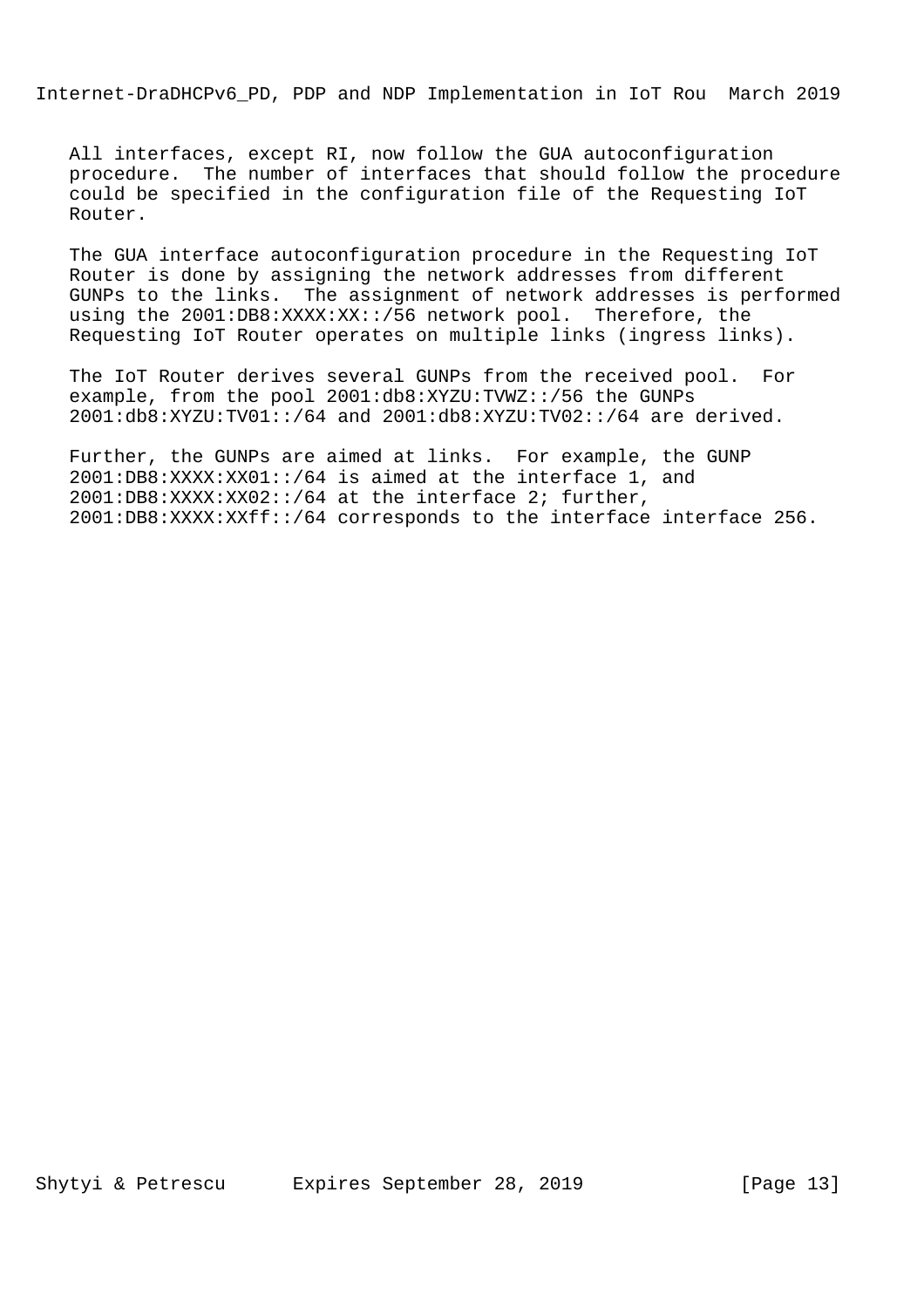

 (In the above figure the Requesting IoT Router, with 4 links, is presented).

 There are 2 cases that could be considered. The first one is: all interfaces (except the RI) of the Requesting IoT Router could be assigned with the corresponding GUNPs. In the second case, a list of manually selected interfaces is obtained. Finally interfaces in the list are assigned with GUNPs. The interfaces numbers represent their position in alphabetically ordered list by the names that operating system assigned to them during the initialization.

 During the final step of the GUA autoconfiguration in the Requesting IoT Router, the assignment of the IPv6 network addresses to the interfaces is performed. The IPv6 network addresses have the current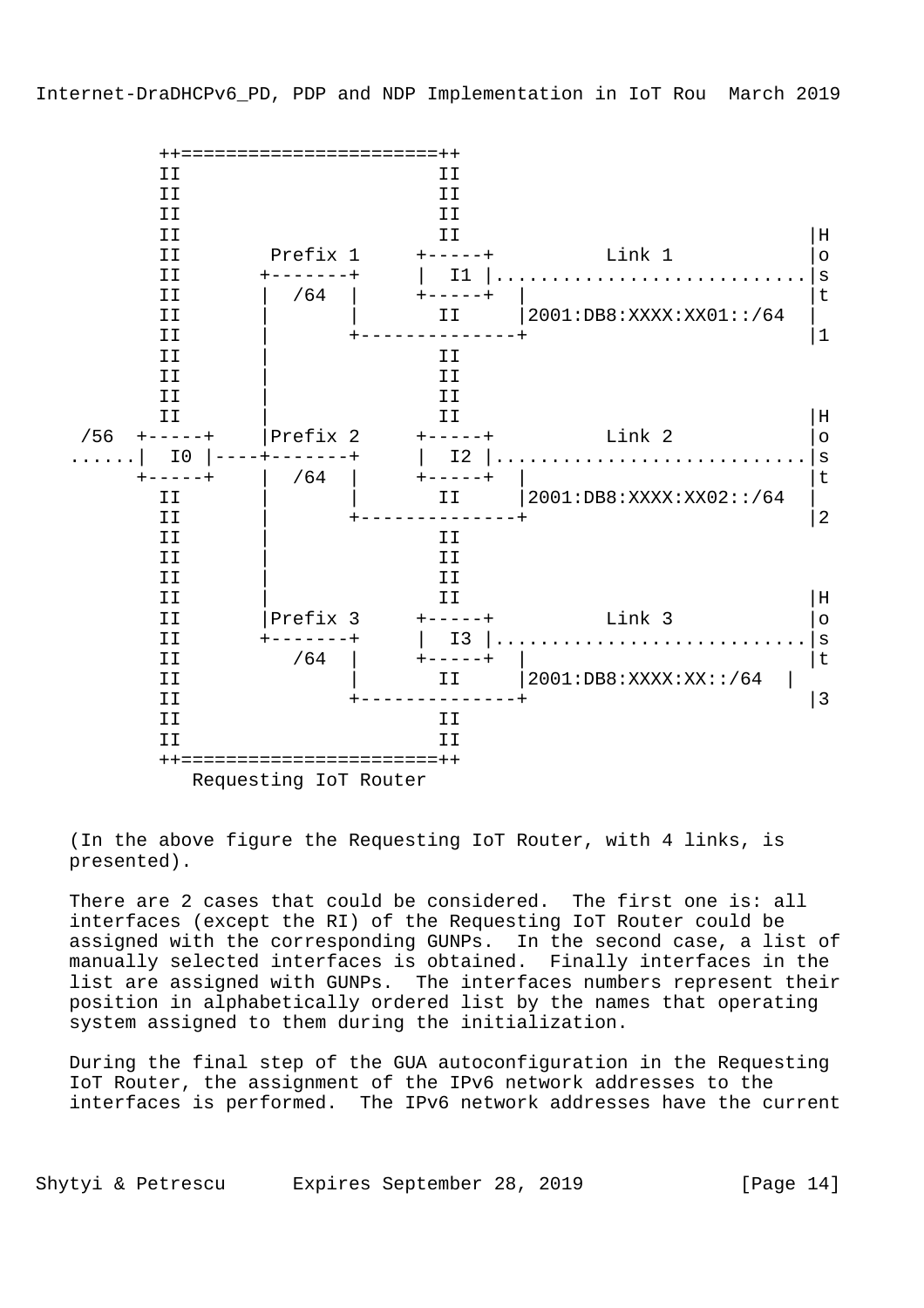format: 2001:DB8::XXXX:XXYY:1/56, where YY - is a value that represents the number of the interface. When the GUA autoconfiguration on the Requesting IoT Router is finished, the Requesting IoT Router advertises via its interfaces the GUNPs to the Hosts.

## 4.3. Advertisement of the network prefixes

 Finally, the Requesting IoT Router runs the Neighbour Discovery Protocol. The Neighbour Discovery Protocol messages allow to advertise the configuration to the hosts. To send the configuration parameters from the Requesting IoT Router to the hosts, the "Router Advertisement" type messages are used [RFC4861]. Usually the "Router Advertisement" messages are triggered by the "Router Solicit" messages sent from the Hosts to the Requesting IoT Router [RFC4861].

 The "Router Advertisement" message includes the "Prefix Information" option. It is located in the "Options part" of the "Router Advertisement" message. The position of the "Prefix Information" option is presented in the figure below.

 $0$  1 2 3 0 1 2 3 4 5 6 7 8 9 0 1 2 3 4 5 6 7 8 9 0 1 2 3 4 5 6 7 8 9 0 1 +-+-+-+-+-+-+-+-+-+-+-+-+-+-+-+-+-+-+-+-+-+-+-+-+-+-+-+-+-+-+-+-+ | Type | Code | Checksum | +-+-+-+-+-+-+-+-+-+-+-+-+-+-+-+-+-+-+-+-+-+-+-+-+-+-+-+-+-+-+-+-+ | Cur Hop Limit |M|O| Reserved | Router Lifetime +-+-+-+-+-+-+-+-+-+-+-+-+-+-+-+-+-+-+-+-+-+-+-+-+-+-+-+-+-+-+-+-+ Reachable Time +-+-+-+-+-+-+-+-+-+-+-+-+-+-+-+-+-+-+-+-+-+-+-+-+-+-+-+-+-+-+-+-+ Retrans Timer +-+-+-+-+-+-+-+-+-+-+-+-+-+-+-+-+-+-+-+-+-+-+-+-+-+-+-+-+-+-+-+-+ | Options ... PREFIX INFORMATION +-+-+-+-+-+-+-+-+-+-+-+-+-+-+-+-+-+-+-+-+-+-+-+-+-+-+-

 (Figure above presents the Router Advertisement message format [RFC4861])

 The "Prefix Information" option carries the GUNP value and length. These configuration parameters provide on-link GUNPs, used for SLAAC auto configuration. The Prefix Length is a number that describes the number of bits which are used to identify the GUNP. And each GUNP represents the sub-network.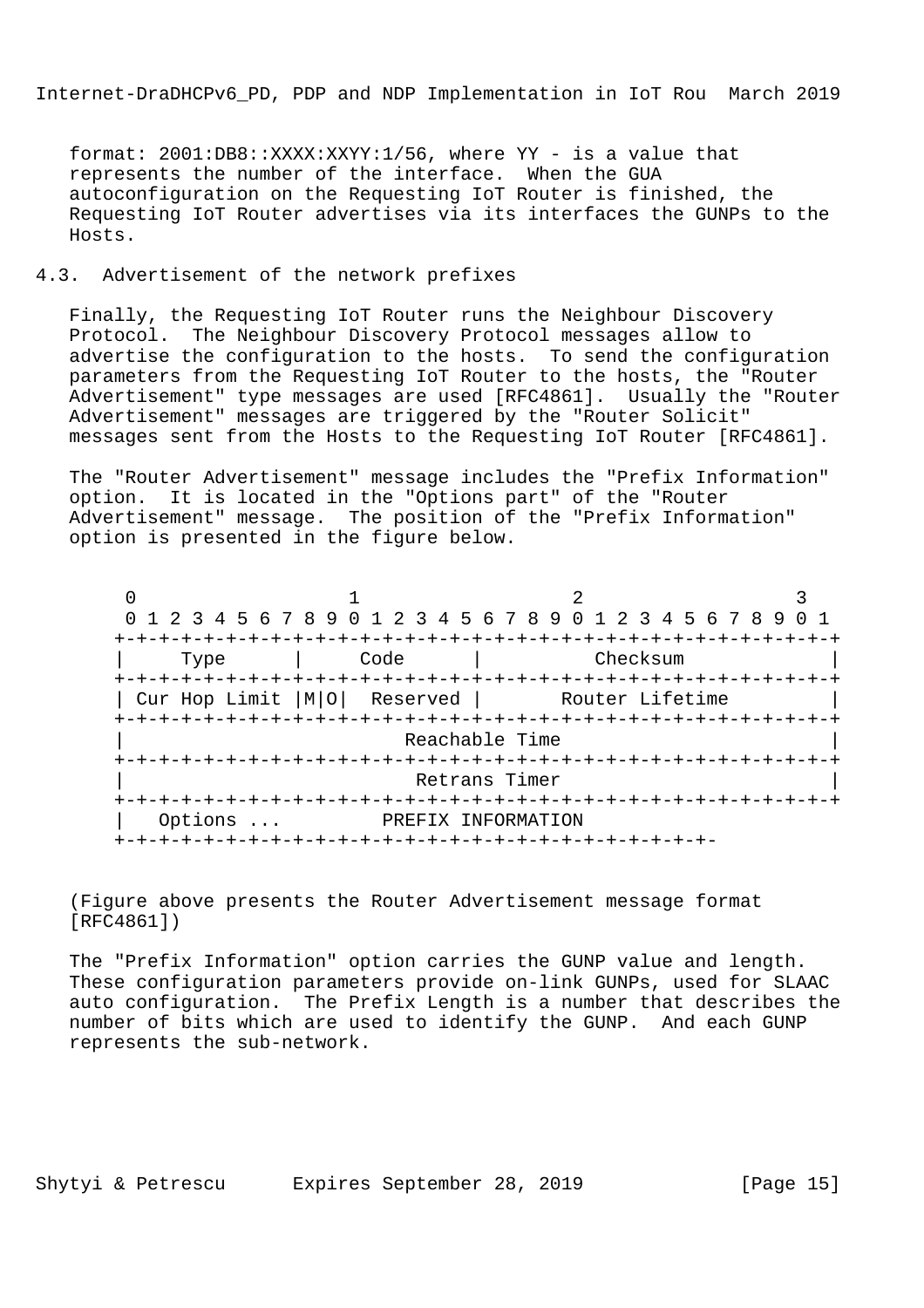$0$  1 2 3 0 1 2 3 4 5 6 7 8 9 0 1 2 3 4 5 6 7 8 9 0 1 2 3 4 5 6 7 8 9 0 1 +-+-+-+-+-+-+-+-+-+-+-+-+-+-+-+-+-+-+-+-+-+-+-+-+-+-+-+-+-+-+-+-+ | Type | Length | Prefix Length |L|A| Reserved1 | +-+-+-+-+-+-+-+-+-+-+-+-+-+-+-+-+-+-+-+-+-+-+-+-+-+-+-+-+-+-+-+-+ Valid Lifetime +-+-+-+-+-+-+-+-+-+-+-+-+-+-+-+-+-+-+-+-+-+-+-+-+-+-+-+-+-+-+-+-+ Preferred Lifetime +-+-+-+-+-+-+-+-+-+-+-+-+-+-+-+-+-+-+-+-+-+-+-+-+-+-+-+-+-+-+-+-+  $|\hspace{.1cm}|\hspace{.1cm}|\hspace{.1cm}|\hspace{.1cm}|\hspace{.1cm}|\hspace{.1cm}|\hspace{.1cm}|\hspace{.1cm}|\hspace{.1cm}|\hspace{.1cm}|\hspace{.1cm}|\hspace{.1cm}|\hspace{.1cm}|\hspace{.1cm}|\hspace{.1cm}|\hspace{.1cm}|\hspace{.1cm}|\hspace{.1cm}|\hspace{.1cm}|\hspace{.1cm}|\hspace{.1cm}|\hspace{.1cm}|\hspace{.1cm}|\hspace{.1cm}|\hspace{.1cm}|\hspace{.1cm}|\hspace{.1cm}|\hspace{$  +-+-+-+-+-+-+-+-+-+-+-+-+-+-+-+-+-+-+-+-+-+-+-+-+-+-+-+-+-+-+-+-+ | |  $+$  +  $+$  +  $+$  +  $+$  +  $+$  +  $+$  +  $+$  +  $+$  +  $+$  +  $+$  +  $+$  +  $+$  +  $+$  +  $+$  +  $+$  +  $+$  +  $+$  +  $+$  +  $+$  +  $+$  +  $+$  +  $+$  +  $+$  +  $+$  +  $+$  +  $+$  +  $+$  +  $+$  +  $+$  +  $+$  +  $+$  +  $+$  +  $+$  +  $+$  +  $+$  +  $+$  +  $+$  + | | + Prefix + | |  $+$  +  $+$  +  $+$  +  $+$  +  $+$  +  $+$  +  $+$  +  $+$  +  $+$  +  $+$  +  $+$  +  $+$  +  $+$  +  $+$  +  $+$  +  $+$  +  $+$  +  $+$  +  $+$  +  $+$  +  $+$  +  $+$  +  $+$  +  $+$  +  $+$  +  $+$  +  $+$  +  $+$  +  $+$  +  $+$  +  $+$  +  $+$  +  $+$  +  $+$  +  $+$  +  $+$  +  $+$  + | | +-+-+-+-+-+-+-+-+-+-+-+-+-+-+-+-+-+-+-+-+-+-+-+-+-+-+-+-+-+-+-+-+

#### 4.4. DHCPv6 Port range

 Due to the blockage of the standard port in particular cases there is a need to provide a solution that may overcome this issue.

#### 4.4.1. Client support

 On the client side the port range supported in the modified sowtware. The DHCPv6 client MAY have the list of dhcpv6 server ports. Client send the "SOLICIT" message to the specific port and after [timeout | number of retries] the port is changed to the next one in the list.

# 4.4.2. Server support

 On the server side the port rage support is provided with multiple standard DHCPv6 server instances that are running in linux containers and listen on different ports.

# 4.5. Recommendations

 First recommendation we suggest for DHCP is to use port different from 547 because it is blocked in many cases. Insted we propose to use another one, like 25474. Different approach to address this problem is to develop a method to dynamically negotiate such port number.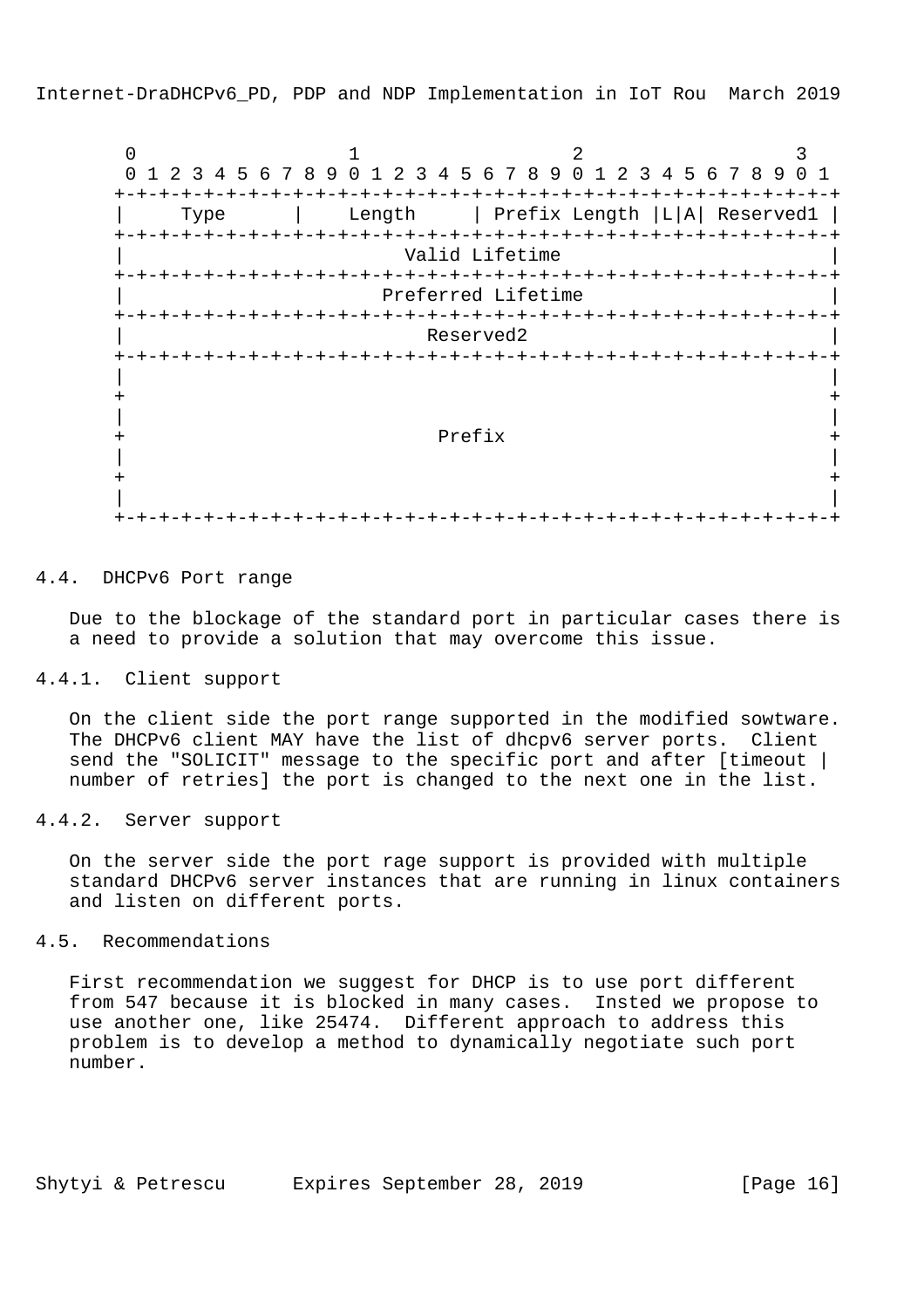Second recommendation may have to do with Hop Limit and multicast scope in DHCP Solicit messages. It is reasonable to set the value of Hop Limit to 16. It will allow to put DHCP servers \_outside\_ the cellular network domain.

 Third recommendation is that link layer protocol used to make IPv6 addresses in 3GPP network should be documented - and agreed - at IETF, not only at 3GPP. Thus document will be a base for disscussions about IPv6 and User Equipments (UE).

5. Security Considerations

At this time, no security considerations are addressed by this memo.

6. IANA Considerations

No request to IANA at this time.

7. Acknowledgements

 The authors would like to thank (in alphabetical order) Michael Mathias Boc, Giorgio Campo, David Frey and Artiol Kalca for their valuable comments related to the Linux Network stack, the Legato OS recipies and the cross-compilation for the ARM architecture. Also the authors would like to acknowledge the contribution of Fred Baker, Michele Russo and Ole Troan for valuable comments during the review of this memo.

8. Normative References

[ETSI102361]

 "ETSI TS 102 361-3 v1.1.7 (2007-12): Electromagnetic compatibility and Radio spectrum Matters; Digital Mobile Radio Systems; DRM data protocol.".

[I-D.ietf-dhc-rfc3315bis]

 Mrugalski, T., Siodelski, M., Volz, B., Yourtchenko, A., Richardson, M., Jiang, S., Lemon, T., and T. Winters, "Dynamic Host Configuration Protocol for IPv6 (DHCPv6) bis", draft-ietf-dhc-rfc3315bis-13 (work in progress), April 2018.

 [RFC1661] Simpson, W., Ed., "The Point-to-Point Protocol (PPP)", STD 51, RFC 1661, DOI 10.17487/RFC1661, July 1994, <https://www.rfc-editor.org/info/rfc1661>.

Shytyi & Petrescu Expires September 28, 2019 [Page 17]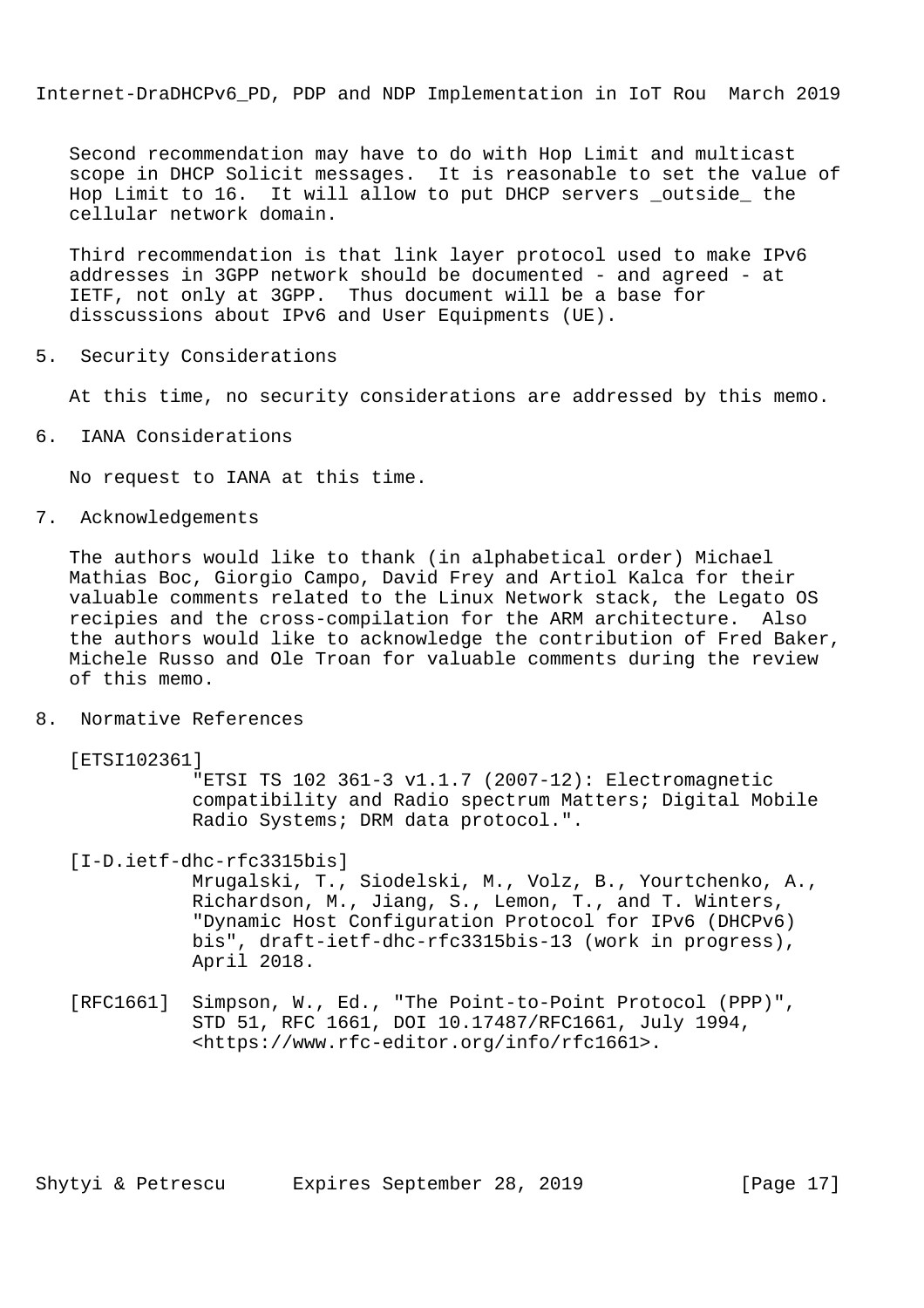- [RFC2119] Bradner, S., "Key words for use in RFCs to Indicate Requirement Levels", BCP 14, RFC 2119, DOI 10.17487/RFC2119, March 1997, <https://www.rfc-editor.org/info/rfc2119>.
- [RFC3633] Troan, O. and R. Droms, "IPv6 Prefix Options for Dynamic Host Configuration Protocol (DHCP) version 6", RFC 3633, DOI 10.17487/RFC3633, December 2003, <https://www.rfc-editor.org/info/rfc3633>.
- [RFC4861] Narten, T., Nordmark, E., Simpson, W., and H. Soliman, "Neighbor Discovery for IP version 6 (IPv6)", RFC 4861, DOI 10.17487/RFC4861, September 2007, <https://www.rfc-editor.org/info/rfc4861>.
- [RFC4862] Thomson, S., Narten, T., and T. Jinmei, "IPv6 Stateless Address Autoconfiguration", RFC 4862, DOI 10.17487/RFC4862, September 2007, <https://www.rfc-editor.org/info/rfc4862>.
- [RFC6459] Korhonen, J., Ed., Soininen, J., Patil, B., Savolainen, T., Bajko, G., and K. Iisakkila, "IPv6 in 3rd Generation Partnership Project (3GPP) Evolved Packet System (EPS)", RFC 6459, DOI 10.17487/RFC6459, January 2012, <https://www.rfc-editor.org/info/rfc6459>.
- [RFC6653] Sarikaya, B., Xia, F., and T. Lemon, "DHCPv6 Prefix Delegation in Long-Term Evolution (LTE) Networks", RFC 6653, DOI 10.17487/RFC6653, July 2012, <https://www.rfc-editor.org/info/rfc6653>.
- [RFC8200] Deering, S. and R. Hinden, "Internet Protocol, Version 6 (IPv6) Specification", STD 86, RFC 8200, DOI 10.17487/RFC8200, July 2017, <https://www.rfc-editor.org/info/rfc8200>.

Authors' Addresses

 Dmytro Shytyi SFR Paris area , Ile-de-France France

 Email: ietf.dmytro@shytyi.net URI: http://dmytro.shytyi.net